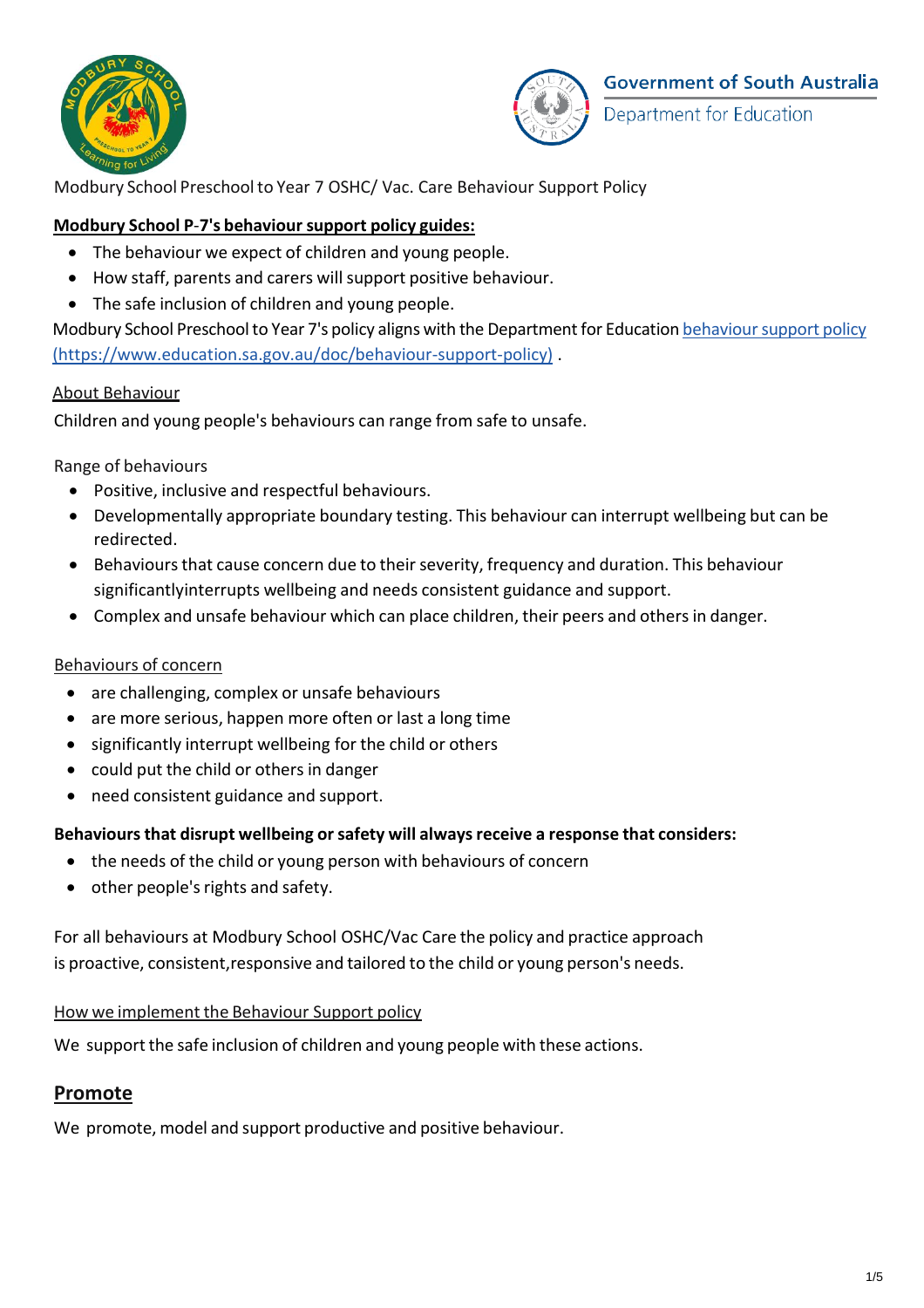#### **Our actions**

- Promote a school wide positive behaviour approach, in collaboration with our Governing Council, support services, staff, children and young people, parents and carers.
- Develop and discuss behavioural expectations with children, incorporating student voice. Display the behavioural expectations in the OSHC Community and share these with parents, caregivers and the school community.

### **Expectations**

We continually refer to behavioural expectations as part of learning and embed them into our daily practices.

#### **Our actions**

- Create predictable structures and routines in the OSHC/Vac. Care environment. This guides children and young peoplein how to positively participate.
- Teach children and young people self-awareness, self-management, social awareness and social management,through modelled positive behaviour practices.

### **Intervene**

We intervene to prevent, reduce or redirect behaviours of concern. We will use methods that are the leastexclusionary possible.

#### **Our actions**

- Staff use proactive strategies to co-regulate children and young people to prevent behaviours of concern.
- Withdrawal spaces are provided for children and young people to use as needed. Educatorssupport childrenand young people to feel safe and calm and return to the OSHC environment, working towards independent regulation.

# **Work with others**

We work with children, their families, professionals and other key adults to understand the environmental, socialand family context of a child or young person's behaviour. We will draw on these people to support positive behaviour change.

### **Our actions**

- Value children and young people's perspectives. Develop behaviour supports in collaboration with the childand families where practical.
- Engage children, young people and familiesto understand possible reasonsfor behaviour and work collaboratively with school staff to enact plans that support individual social and emotional growth. E.g. Work closely with families, teachers and leadership.

# **Respond**

We will respond to behaviour appropriately and fairly to build relational confidence and trust.

### **Our actions**

- Investigate concerns about behavioural incidents through a restorative approach.
- Appropriate and fair behaviour support responses are detailed in Behaviour Support Plans, Safety and RiskManagement Plans, and Safety and Support Plans for individual students.
- When behaviour concerns arise, relevant parties will be informed of complex or unsafe behaviours. This willbe done without disclosing personal information of the parties involved.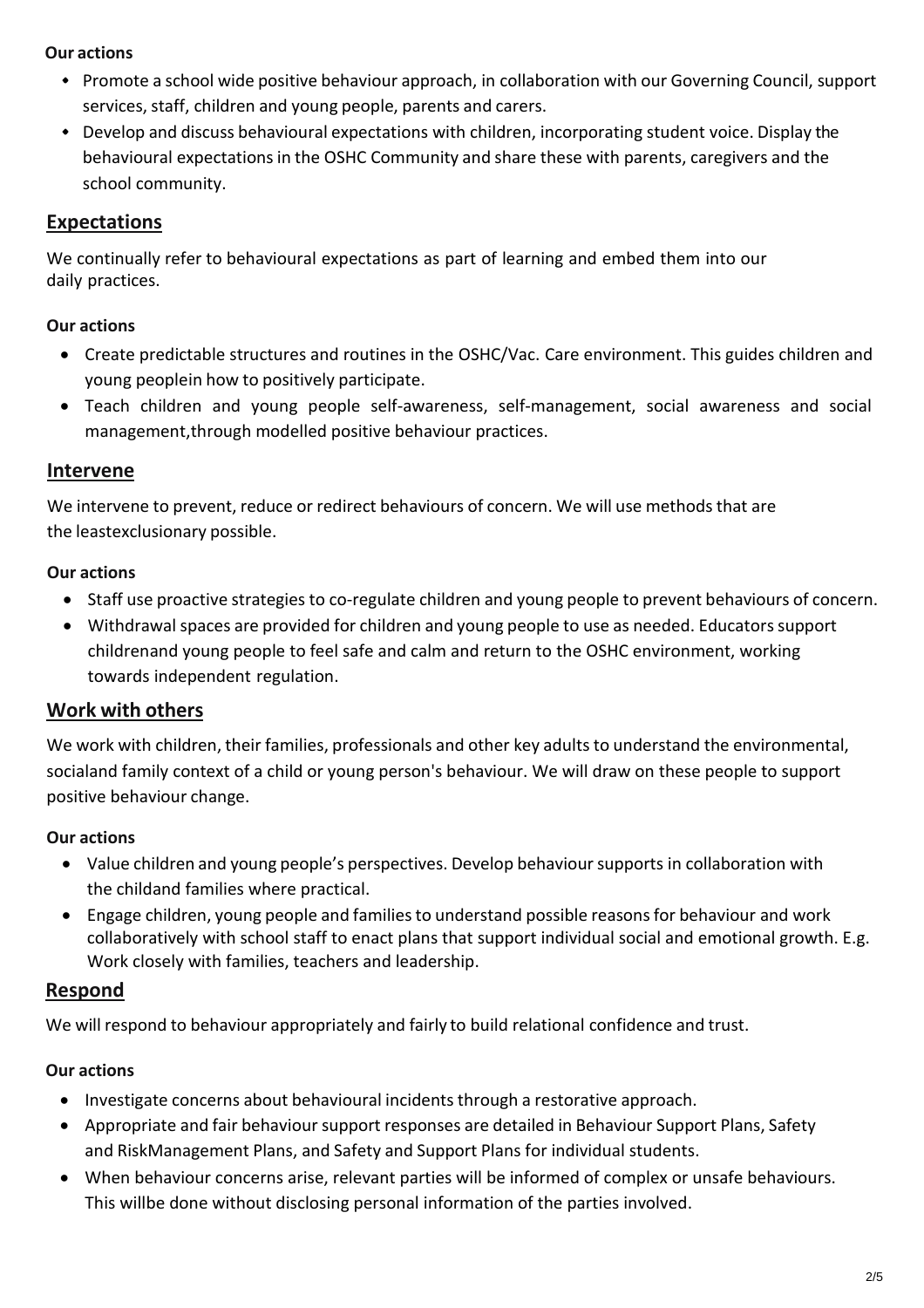# **Repair and restore relationships**

We repair and restore relationships impacted by behaviours of concern.

### **Our actions**

- Children and young people who have acted inappropriately recognise and discuss the impact of their actions.They have the opportunity to apologise and expressremorse. They have the opportunity to repair and restorerelationships when appropriate, safe and consented to by all parties.
- Implement restorative approaches working collaboratively with all parties involved to re-establish relationshipsand develop meaningful connections.

# **Create safety and wellbeing**

We will create safety and wellbeing for people involved in behaviour incidents.

# **Our actions**

- Provide strategies to reduce the risk of harm to children, young people and staff following behaviouralincidents.
- Refer children, young people, staff and others who have been harmed by unsafe behaviours to counselling orother support where possible.
- Engage department supports when responding to serious incidents. For example the Social Work Incident Support Service. Responses might include informing parents and carers of those involved in or effected by thebehaviour.

# **Howwe support andrespondtobehaviour**

At Modbury School OSHC we use specific responses to behaviours of concern.

### Staff Responses

As supportive processes Modbury School OSHC

- The staff plans intentionally to refer to values and safe inclusive behaviours.
- Create plans that support positive behaviour change. Partner with parents, carers and school staff to do this.
- Staff provide opportunities for peer reflection and discussion about positive education practices.
- Support students to self-regulate using an interoception space, interoception activities.
- Provide time and space for students to self-regulate with appropriate support and supervision.
- Interrupt behaviours of concern. Name and describe behaviours to help students understand what they aredoing that is problematic. Redirect students to the preferred behaviour. Support students to develop and practice the skills required to maintain the preferred behaviour.
- Offer students options that encourage them to stay regulated and participate.
- Use logical consequences related to the behaviour and matched to the student's individual needs.
- Any staff member who witnesses or has been reported to about an incident has the responsibility to inform the Director.
- When appropriate report to leadership any incidents of significant violence.
- Collect and monitor relevant behaviour data related to children's behaviour.
- Communicate behaviour incidents to families in a timely manner via phone contact or emails. (Please ensure these are proactively discussed/approved by Director prior to contact).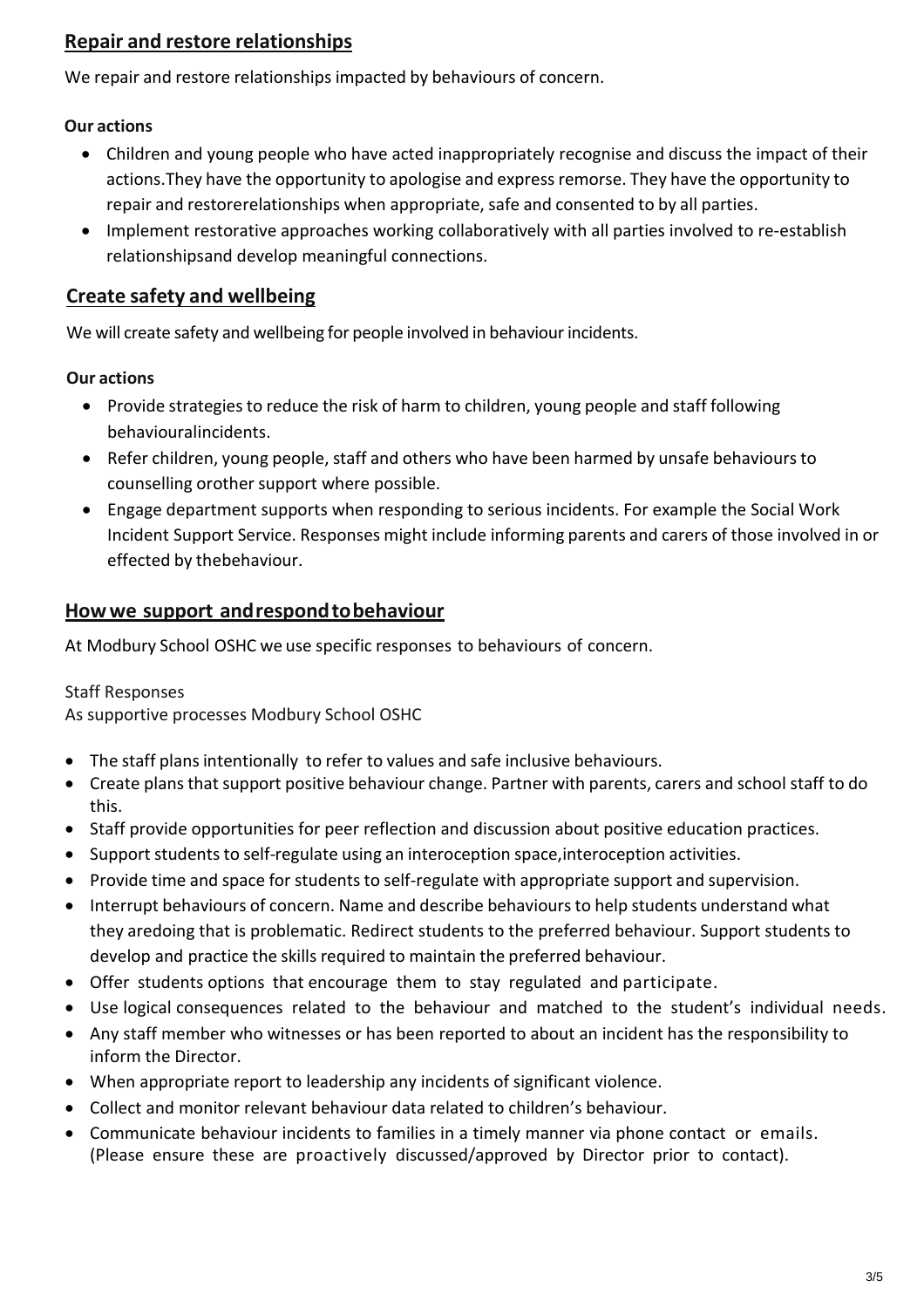# **Director/ Leadership Responses**

- Monitor behaviour. Act on any reports about behaviour of concern. This may include incidents thathappen during school that impact relationships at Modbury School OSH/Vac. Care.
- Consider appropriate responses to behaviours of concern this may include the use of suspension and exclusion from OSHC/Vac Care to support safety. Thisis after we considerall other options to reduce danger.
- Report criminal offences to the police.
- Work with the Principal to plan whole of sitecommunications about serious behavioural incidents.
- Provide leadership and / or external assistance to facilitate restorative processes (including reconnection meetings) where staff and children or young people directly involved require impartial assistance toresolve the issues.
- Provide support and advice to staff in managing and reporting behaviour incidents to families.
- Ensure staff are trained in areas that support positive behavior practice.

# **What will happen if your child instigates/is responsible for a violent act?**

Violence is not accepted in any form.

If a child instigates or is responsible for a violent act (this can be actual or threatened, physical or emotional), the following will occur:

- Parent/caregiver or emergency contact (if parent unavailable)
- The child will be provided with a safe space
- Adequate time will be needed to clarify what happened
- Student may be asked not to attend OSHC for a given time until investigation has been completed
- Negotiation will occur around a re-connection meeting
- If required a period of exclusion may be given, this will be determined by the Director
- Repeated offences may result in removal from OSHC for extended periods time this may include a whole term and holidays

# **Responsibilities**

Children and young people

- Treat others with kindness, respect and inclusiveness.
- Make sure actions are safe, respectful and inclusive. This includes verbal, physical and online actions.
- Seek help from adults to intervene when they see behaviours of concern in person or online.
- All children and young people are encouraged and expected to report behaviours of concern to atrusted educator at the time / day of the incident or problem occurring.
- Support their friends and peers to seek help from trusted adults. Do this if their friends areexperiencing behaviours of concern.
- Support their friends and peers to behave in safe, respectful and inclusive ways. Do this if their friendsare engaging in behaviours of concern.
- Follow reasonable instructions.
- Be proactive in implementing positive change strategies.
- Be responsible for and take ownership of their behaviour and actions and the impact it has on others.